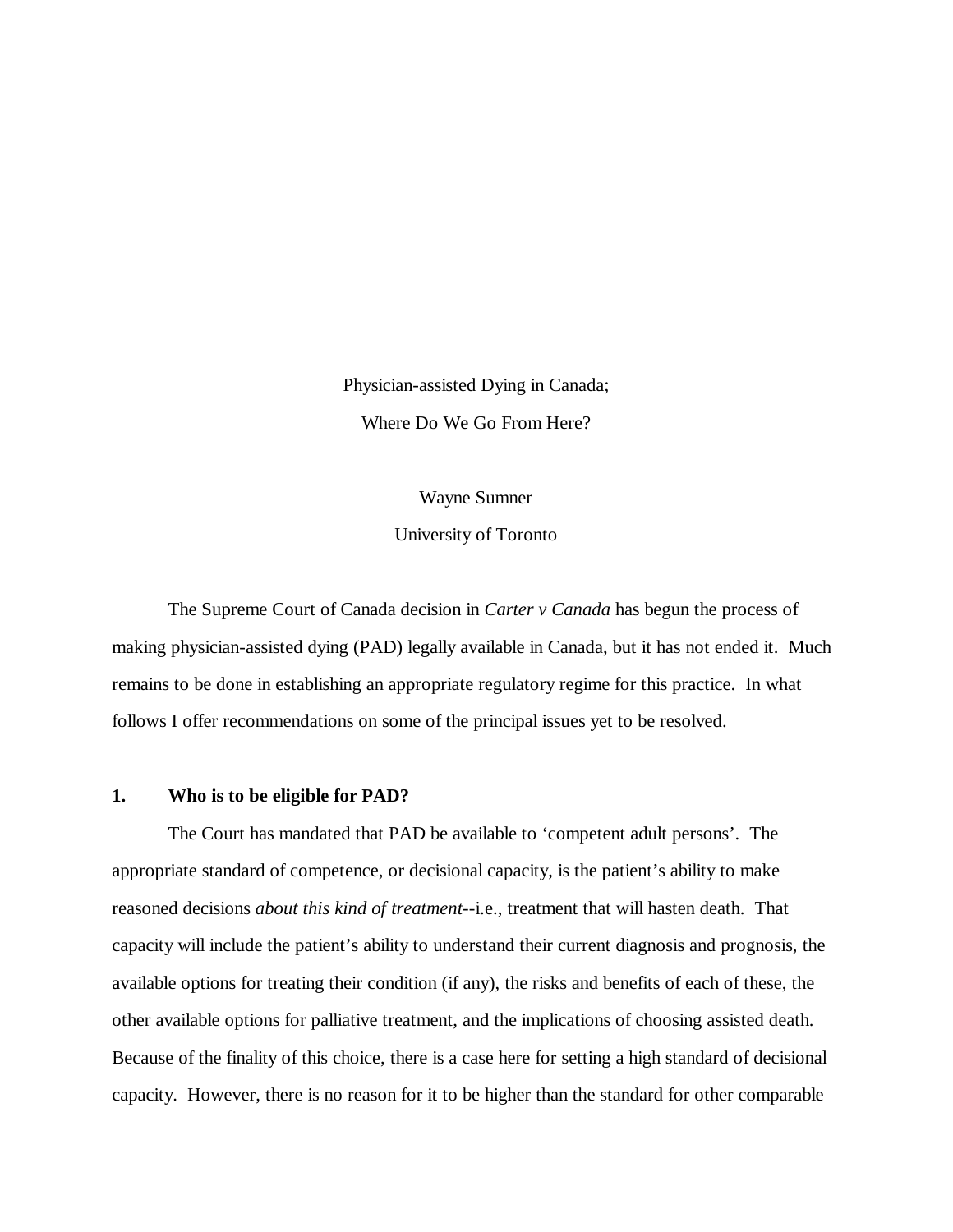end-of-life decisions, such as refusing life-sustaining treatment or requesting terminal sedation. The stakes are just as high for these conventionally accepted measures. For adults (eighteen years of age or over), decisional capacity should be the default presumption, which can be overturned only by evidence of impaired cognitive functioning. If some such impairment is suspected, whether due to depression or some other cause, then a qualified neutral party should assess the patient's decisional capacity.

The Court did not restrict eligibility for PAD to competent adults only and there is no justification for doing so. Some provision must also be made for decision-making by 'mature minors' (between the ages of twelve and eighteen). In this case, however, it may be best to reverse the presumption of capacity, so that adolescents will need to demonstrate that they have the maturity to handle a decision of this magnitude. If so, then the decision should be left in their hands, though (especially in the case of younger adolescents) consultation with parents or legal guardians may be mandated; the rule of thumb should be that if a minor is deemed to be competent to refuse life-sustaining treatment then he or she is also competent to request lifeshortening treatment. If not, then the decision must be made by the minor's legal representatives, based both on the patient's wishes and on his or her best interest.

There is also no justification for restricting PAD to competent patients only, whether they be adults or minors, and the Court did not mandate doing so. Among those who lack contemporaneous decisional capacity (e.g., through dementia or permanent unconsciousness) some will have been able to register their wishes in advance, whether in a written instrument or by more informal means. A legal policy should allow for 'euthanasia directives', which should be accorded the same weight as advance refusals of life-sustaining treatment. In cases where the patient's prior wishes are in doubt, the treatment decision should be based on the patient's best interest. The best interest standard will be the only one applicable to patients, such as infants, who have never had decisional capacity. Again the rule of thumb must be that if withholding or withdrawing life-sustaining treatment is justified in these cases then so is PAD.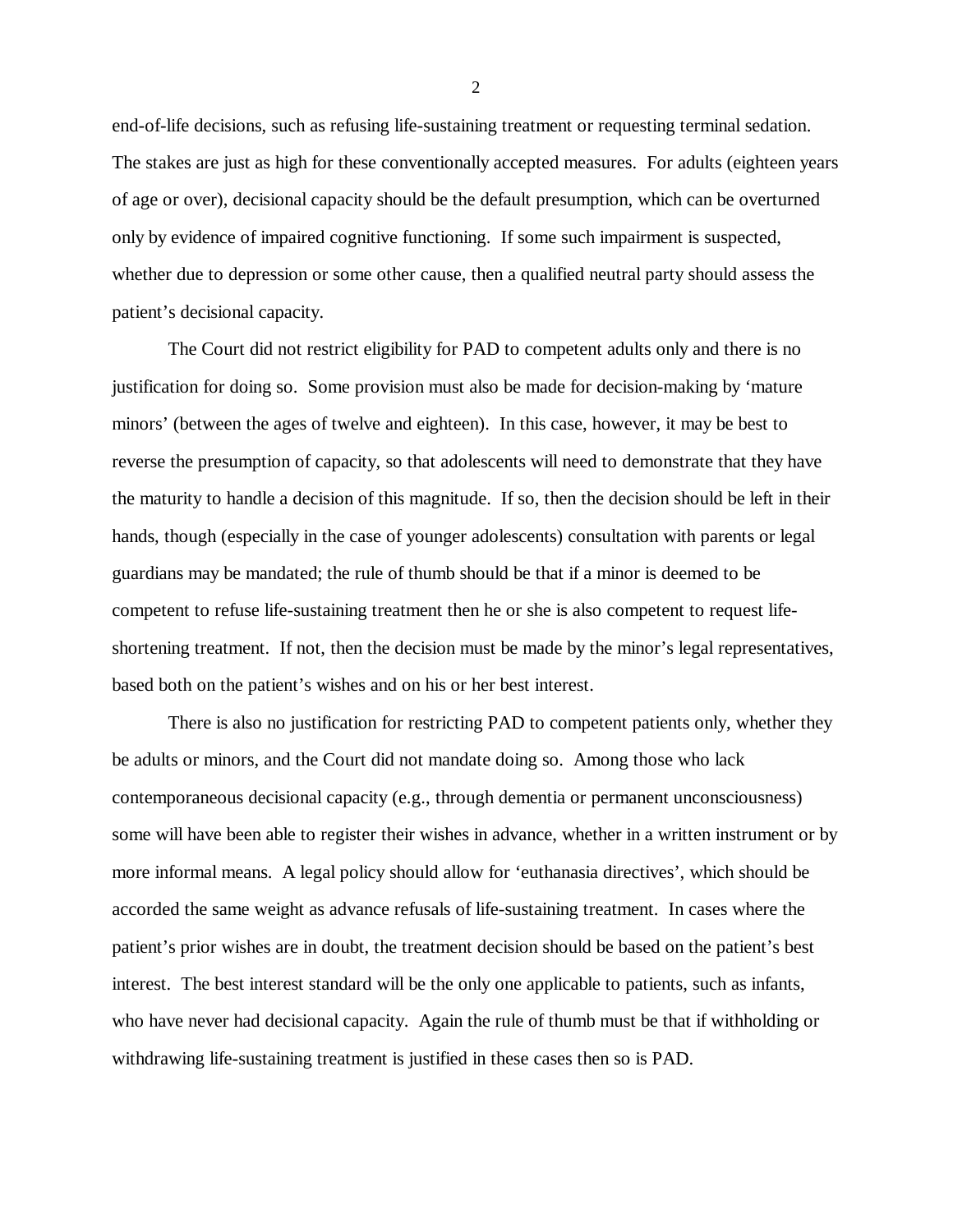**2. To what forms of PAD must eligible patients have access?**

On this question the Court was quite clear. PAD includes both physician-assisted suicide and physician-administered euthanasia. Since the Court struck down the laws prohibiting both forms of PAD, both must be available to patients who request them and are eligible for them. A policy which provides only for assisted suicide but not for euthanasia will be discriminatory, since it will make assisted death unavailable to any patient whose condition prevents him or her from self-administering an oral dose of lethal medication.

### **3. By what criteria should requests by patients be evaluated?**

The Court has stipulated two criteria: (1) the patient must have a 'grievous and irremediable medical condition (including an illness, disease or disability', and (2) this condition must cause the patient 'enduring suffering that is intolerable to the individual in the circumstances of his or her condition'.

Access to PAD must be responsive above all to suffering. In order to qualify for an assisted death, therefore, a patient must be afflicted by a kind and degree of suffering that surpasses their limits of toleration. Where those limits lie must be ultimately up to the patient to determine; this will be a personal and individual decision. The suffering in question may, but need not, result from such physical symptoms as pain, nausea, dizziness, shortness of breath, etc. and it may, but need not, result from a physical illness. The illness may be psychological rather than physical and the suffering may be psychosocial, including such familiar forms of distress as depression, loss of dignity, loss of independence, loss of the ability to do what makes life worth living, etc.

The common denominator for all these forms of suffering is that they must be the product of some diagnosable medical condition (an illness, disease, or disability). It is not enough to be simply 'tired of life'; PAD is a form of medical treatment and, as such, should be reserved for the relief of suffering due to a medical condition. Those who are simply fed up with living may seek such relief as they can find on their own, but they have no right to request the assistance of a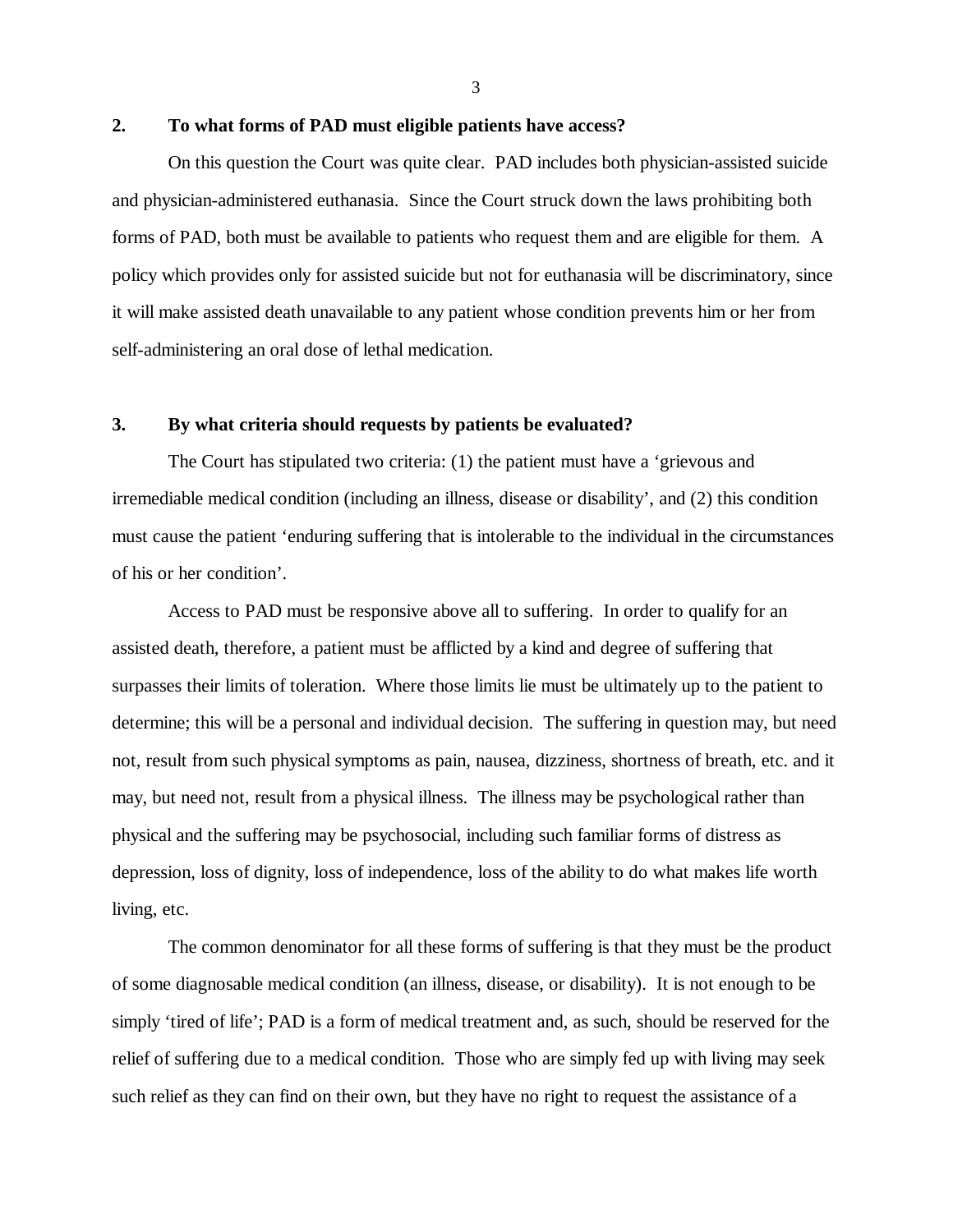medical practitioner. A practitioner, therefore, has the right to exercise professional judgement in determining whether a patient's request conforms to the stated criteria; there is no obligation to respond affirmatively to requests deemed to be groundless or frivolous.

While PAD is a legitimate end-of-life option, because of its finality it should be considered a palliative last resort. A policy cannot require that a patient's suffering be intractable--that is, untreatable by any other palliative measure--since the patient has the right to refuse these other measures. But it can, and should, require that the underlying illness or disability be untreatable by any means acceptable to the patient, that the suffering be permanent (thus in need of relief by some palliative means), and that the patient be fully briefed on other ways of dealing with her symptoms and urged to try them before requesting assisted death. Additionally, because of the finality of an assisted death, it would be sound practice to require an independent medical opinion on the patient's diagnosis and prognosis. In cases in which there is reason to doubt the patient's decisional capacity, expert opinion on that question should be sought as well.

The suffering requirement may seem to rule out euthanasia for some noncompetent patients: for instance, those who are permanently unconscious and therefore (we assume) incapable of experiencing any form of distress. But a person in this condition can declare in advance that she regards continued life in this condition as intolerable; in that case, she can still be considered to be suffering from her condition.

Finally, no mention has been made here of the requirement that the patient be in a terminal condition. In the broadest sense, virtually all patients who satisfy the suffering requirement will be afflicted with some condition which will (sooner or later) be fatal. In this sense, therefore, a requirement of a terminal diagnosis would be redundant. If the requirement is drawn more narrowly, however, by stipulating (as Oregon and Washington do) that the patient must be within six months of death from their illness, then it is unjustifiable. Being terminal in this sense is neither necessary nor sufficient to qualify for PAD: not necessary because it is cruel to deny this option to a patient who is experiencing intolerable suffering but still has a life horizon beyond six months, and not sufficient because being terminal but not suffering provides no grounds for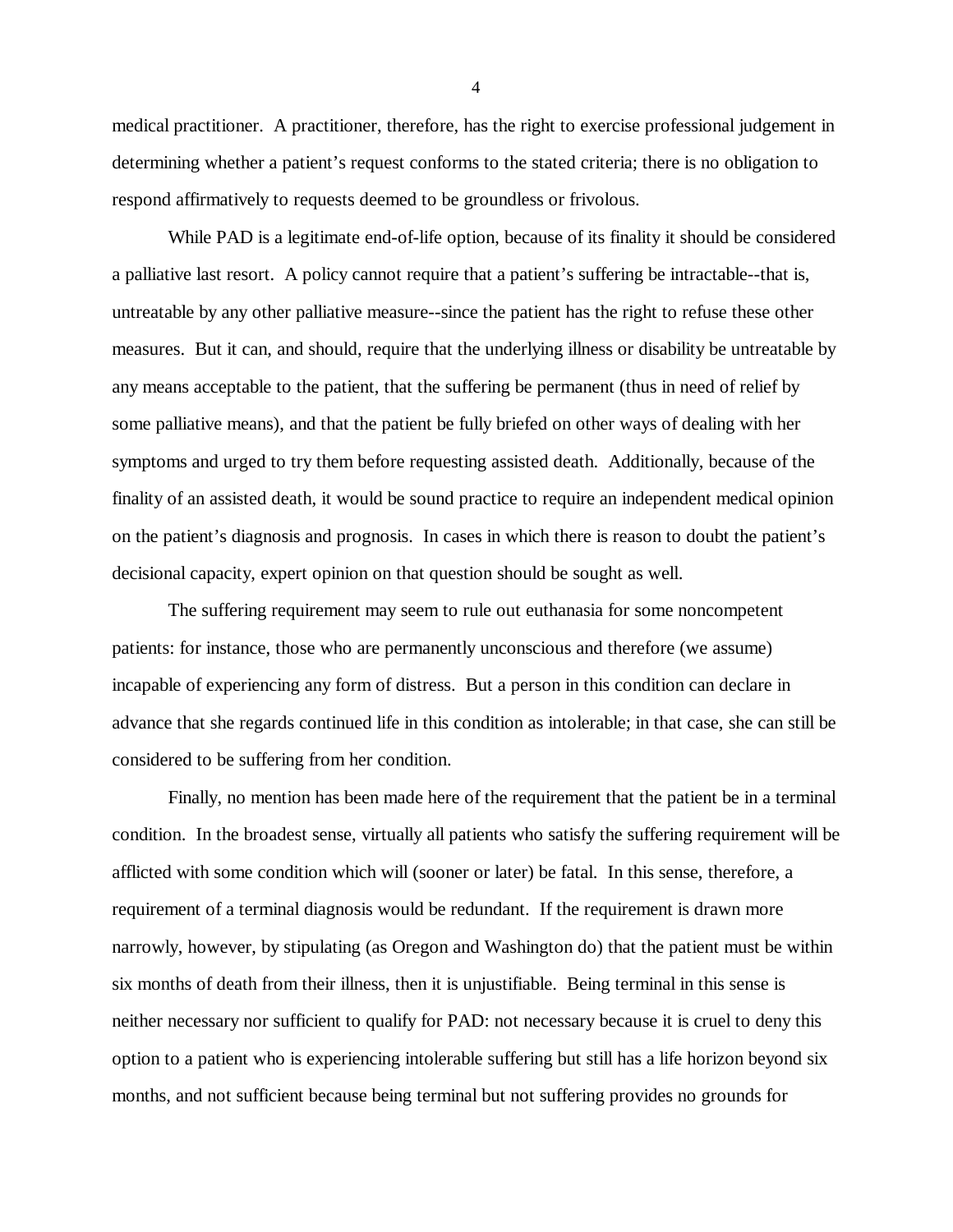hastening death. The eligibility criteria must therefore require only suffering, not an arbitrary length of remaining life.

### **4. How should patients make requests for PAD?**

PAD is a treatment request, not a treatment refusal. A patient can refuse life-sustaining treatment simply by saying 'no' to it. It is standard for regulatory policies concerning PAD to require that requests be written rather than (or in addition to) verbal and that they be properly witnessed. The patient's written request then becomes part of the documentary record of the treatment. In the event that a patient is physically incapable of signing a written document, some other legally recognized means of registering the request must be provided. A requirement that the request be repeated at least once over a period of, say, a few days may also be appropriate in order to determine that this decision represents the patient's settled frame of mind. However, this requirement must be waivable in cases in which the patient's suffering would make it an act of cruelty to enforce a delay. A request must be revocable by the patient at any time.

Whatever form the patient's request takes, it must be both voluntary and informed. In order to be voluntary it must be free of undue influence, whether by family, friends, or health care providers. Influence will be 'undue' when it rises to the level of fraud, deceit, duress, or coercion. A patient's decision should be deemed to be voluntary unless there is some reason to think that it is not, in which case the patient should be offered counselling or access to a trusted adviser. In order for the request to be informed the patient must be provided with adequate information concerning their diagnosis and prognosis, the treatment options (both therapeutic and palliative) that are available, the probable outcome of each of these options, and the risks attached to each option. In short, patients must be given all the information that a reasonable person in their circumstances would require in order to make a considered decision to hasten death (whether by PAD or any other end-of-life measure). In order to ensure that the patient is adequately informed about other palliative treatment options, it would be sound practice to require a consultation with a palliative care team.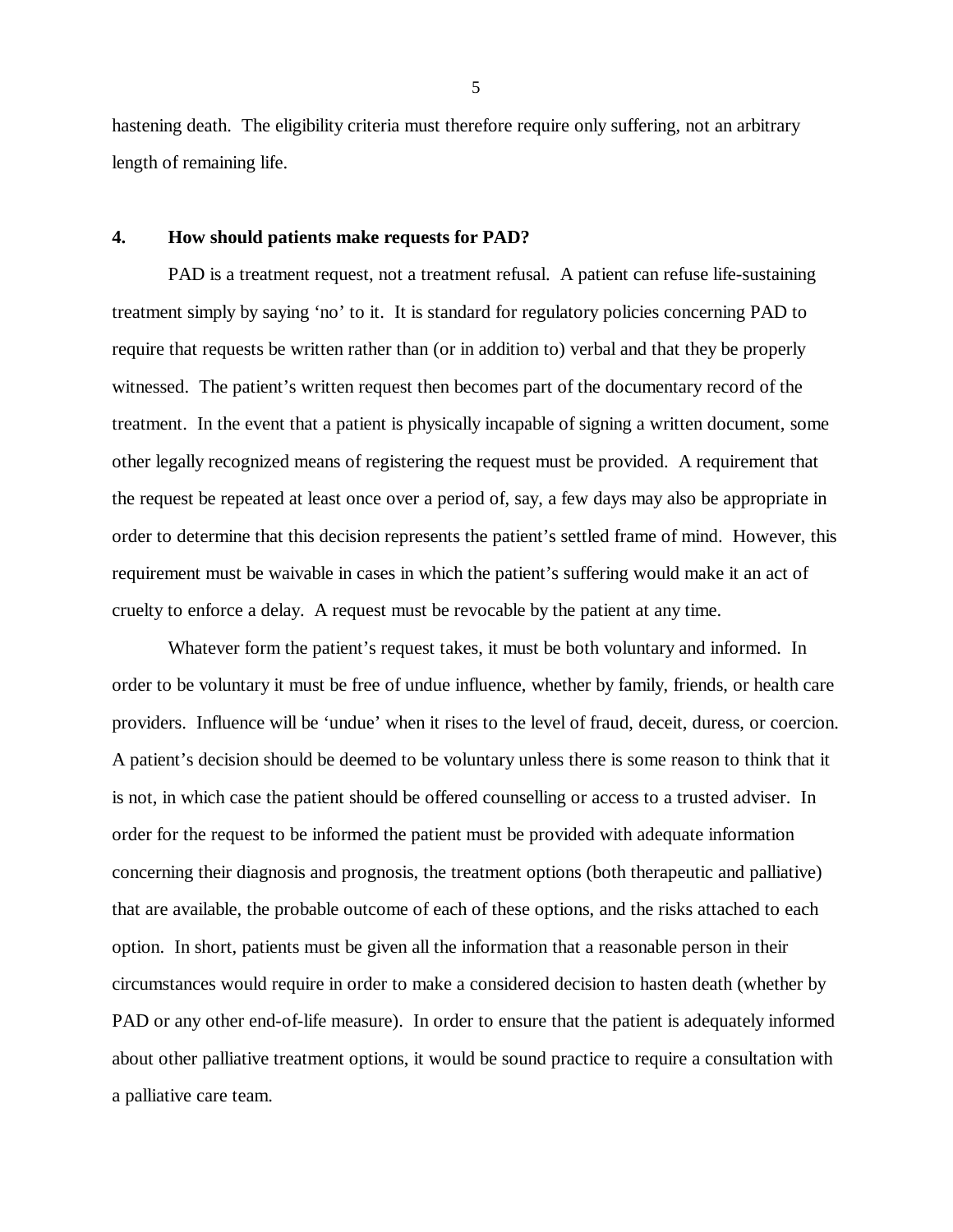In the case of a noncompetent patient the request for assisted death must be made by a substitute decision-maker. The standard for such decision-making must be either substituted judgement (if the patient's wishes are known) or best interest (if they are not). An advance directive requesting PAD, executed by the patient while competent, should be considered conclusive for the purpose of the substituted judgement standard, unless there is reliable evidence that the patient subsequently changed their mind. Whichever standard is appropriate in a particular case, the substitute decision-maker must be provided with all of the information whose disclosure to the patient would be obligatory, were the patient decisionally capable. An informed request by a substitute decision-maker should be considered conclusive unless there is some reason to suspect an ulterior motive, such as personal gain. In that case, the request should be referred to a neutral body, such as an ethics committee, in order to ensure that it conforms to either of the foregoing standards.

#### **5. Who should provide PAD?**

The Court has struck down the laws prohibiting assisted suicide and euthanasia only in so far as they apply to physicians. PAD is a form of medical treatment and should be offered only by qualified medical practitioners. In this respect, therefore, a regulatory policy should follow the model provided by the Benelux countries and by Oregon and Washington, not that of Switzerland where assisted death is offered by private not for profit organizations. It would also be sound practice to require the attending physician to be present for an assisted suicide to deal with any possible complications (this is not currently the case in Oregon and Washington).

PAD is a controversial matter. Some physicians will have no religious or ethical objection to providing this service for their patients, while for others it will violate the dictates of their conscience. A policy must include a 'conscience clause' which enables providers to decline to offer the service on grounds of personal conviction. However, it must also require that they not abandon patients who request PAD; they must then be obliged to provide patients with an effective and timely referral to a provider willing to help them. On the other hand, publicly funded